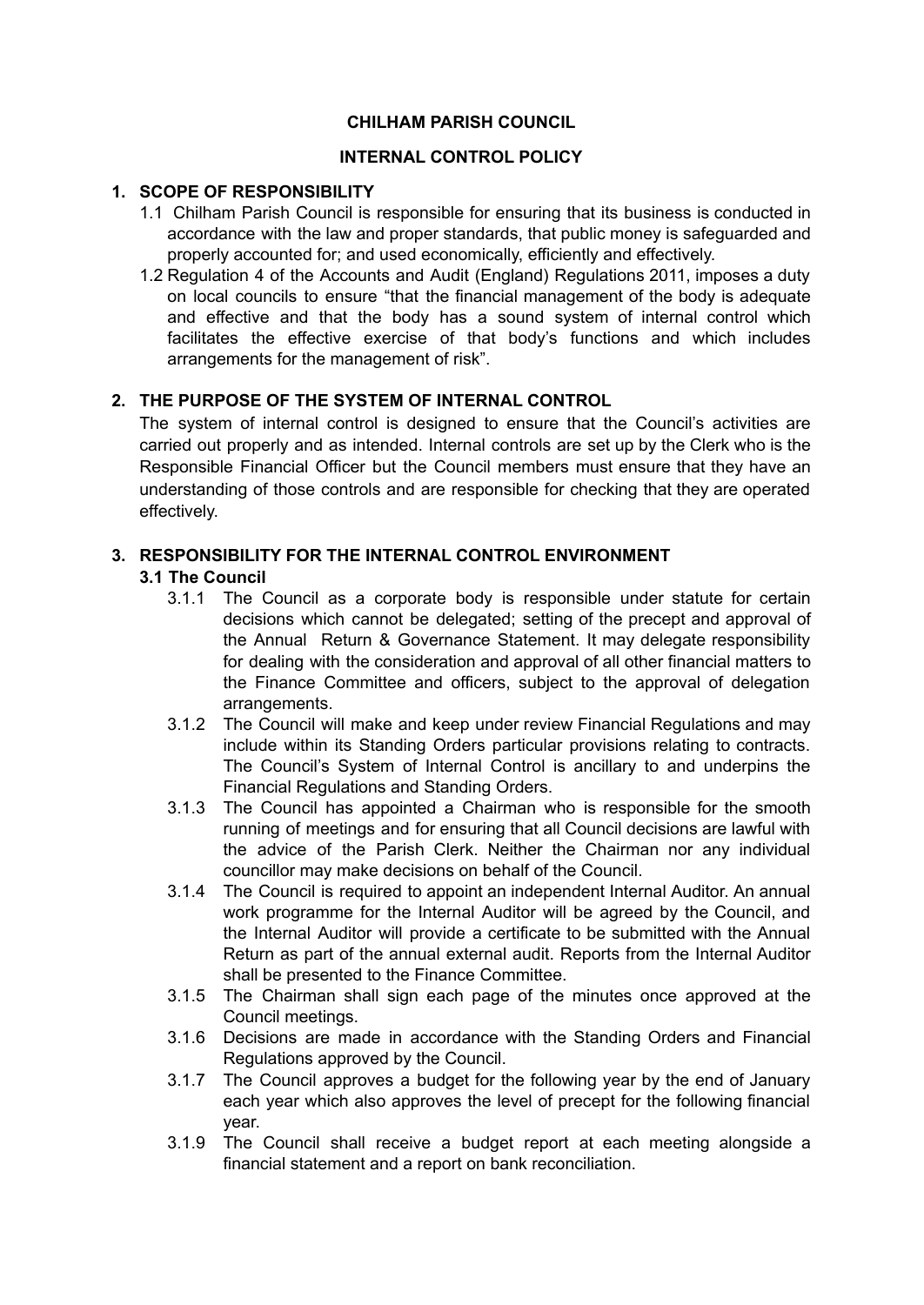# **3.2 Officers**

The Council has appointed a Parish Clerk who as Proper Officer acts as the Council's advisor and administrator. The Clerk is also the Council's Responsible Financial Officer and is responsible for administering the Council's finances. The Clerk is responsible for the day to day compliance with laws and regulations that the Council is subject to and for managing risks. The Clerk also ensures that the Council's procedures, control systems and polices are maintained.

- 3.2.1 The duties of the Clerk / RFO are laid down in a Job Description which is reviewed from time to time by the Council or a nominated committee.
- 3.2.2 The Clerk / RFO shall check and authorise payments prior to their presentation for signature in accordance with the approved financial procedures.
- 3.2.3 The Clerk / RFO submits all the requested information to the internal and external auditor by the required date.
- 3.2.4 The Clerk / RFO arranges for public notices to be displayed.
- 3.2.5 The Clerk / RFO retains all relevant documents relating to finances in accordance with best practice and the council's Document Retention Policy (Annual Return, VAT Returns, PAYE/NIC information, Public notices, Fixed Asset register, Risk assessments, accounts and supporting information).

## **3.3 Internal Auditor**

- 3.3.1 The Council will appoint a suitably qualified and experienced Independent Internal Auditor who will report to the Council in accordance with the scope of internal audit sufficient to provide an adequate level of assurance for the Council to complete assertions 2 and 6 in its Annual Governance Statement.
- 3.3.2 The effectiveness of the internal audit shall be reviewed annually, and the council agrees the appointment of the Internal Auditor.
- 3.3.3 The scope of the work of the Internal Auditor is reviewed annually, the review and the appointment are minuted.
- 3.3.4 The reports of the Internal Auditor are considered at the following Finance Committee meeting.

### **3.4 External Audit**

- 3.4.1 The Council's External Auditors are appointed in accordance with the current statutory accounting and audit framework.
- 3.4.2 The Council shall display public notices of the exercise of electors' rights and conclusion of audit as required by regulation.

### **4. FINANCIAL AND ACCOUNTING PROCEDURES**

### **4.1 Signatories**

- 4.1.1 Two councillors sign all cheques, the signatories also initial the cheque stubs. The signatories ensure that the cheque agrees with the amount of the invoice and the payee named on the invoice. The invoice is likewise initialled by the signatories.
- 4.1.2 Internet banking payments are raised by the Clerk and authorised by two councillors. Bank payment receipts are attached to the invoices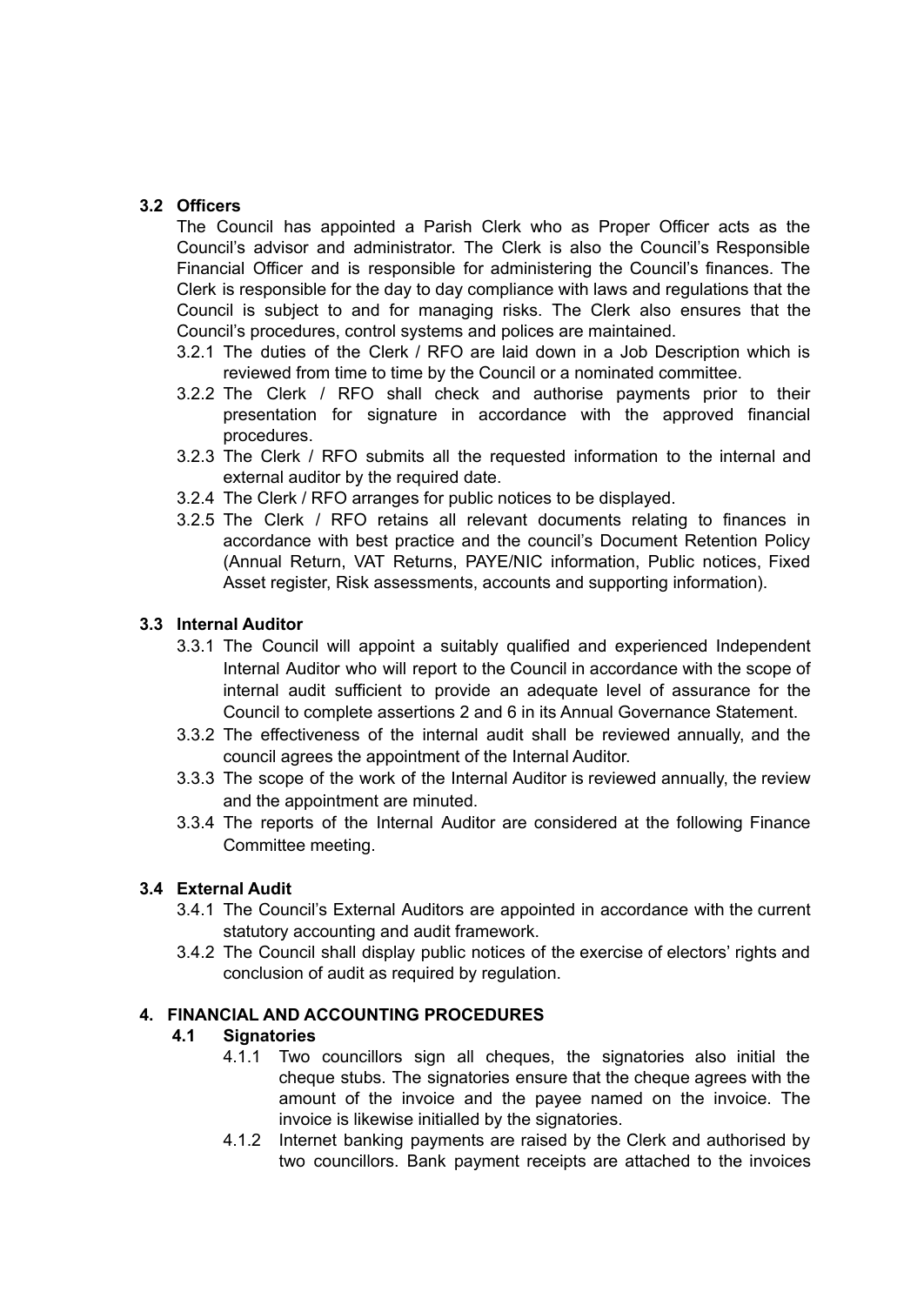and the cheque stubs are initialled by two councillors upon signing of the cheques/authorisation.

# **4.2 Invoicing**

- 4.2.1 Invoices shall be rendered on the basis of the scale of fees and charges effective at the time. The Parish Council will review these annually before the start of the next financial year.
- 4.2.2 All invoices shall bear reference to payment terms of not more than 30 days.

### **4.3 Cash and Cheque Handling/Security**

- 4.3.1 The Clerk will receive all income. All cash and cheques shall be kept safely in a locked place and shall be periodically banked (at least monthly).
- 4.3.2 All income shall be reported to the Council.

# **4.4 Salaries and other Staff Payments**

- 4.4.1 Salaries and other staff payments shall be made by no later than the 8<sup>th</sup> day of each month (by either cheque or online). Payments shall be paid on the basis of information supplied by the independent payroll company and agreed and reviewed from time to time by the Parish Council. Supplementary payments for additional duties beyond the core duties of staff shall be made on the basis of weekly timesheets, endorsed by the Clerk and reported to the Council.
- 4.4.2 Mileage and any other expenses shall be reimbursed in accordance with rates approved by the Council from time to time.
- 4.4.3 A P11 deduction working sheet shall be established where appropriate by the independent payroll company and the end of year Form P35 shall be filed on line after completion by that company.
- 4.4.4 Upon the production of appropriate receipts, out of pocket expenses for small day to day items appropriate to the duties of the Clerk shall be reimbursed.

### **4.5 Budgetary Control**

- 4.5.1 The Clerk (RFO) will ensure that all accounts certified for payment are endorsed within the correct budgetary centre
- 4.5.2 The Clerk (RFO) shall every month reconcile statements of the Parish Council's accounts taken from the information contained in the cash book with copies of the relevant bank statements.
- 4.5.3 The Council shall receive on a quarterly basis an expenditure against budget report.
- 4.5.4 The Council shall receive a monthly bank reconciliation.
- 4.5.5 The Finance Working Group will meet in December for the purposes of budgetary control review and the preparation of budget for presentation to the December Town Council meeting. At that meeting, the Parish Council will approve such estimates, and determine its budget requirement and consequent precept for the next financial year.

### **4.6 Procurement**